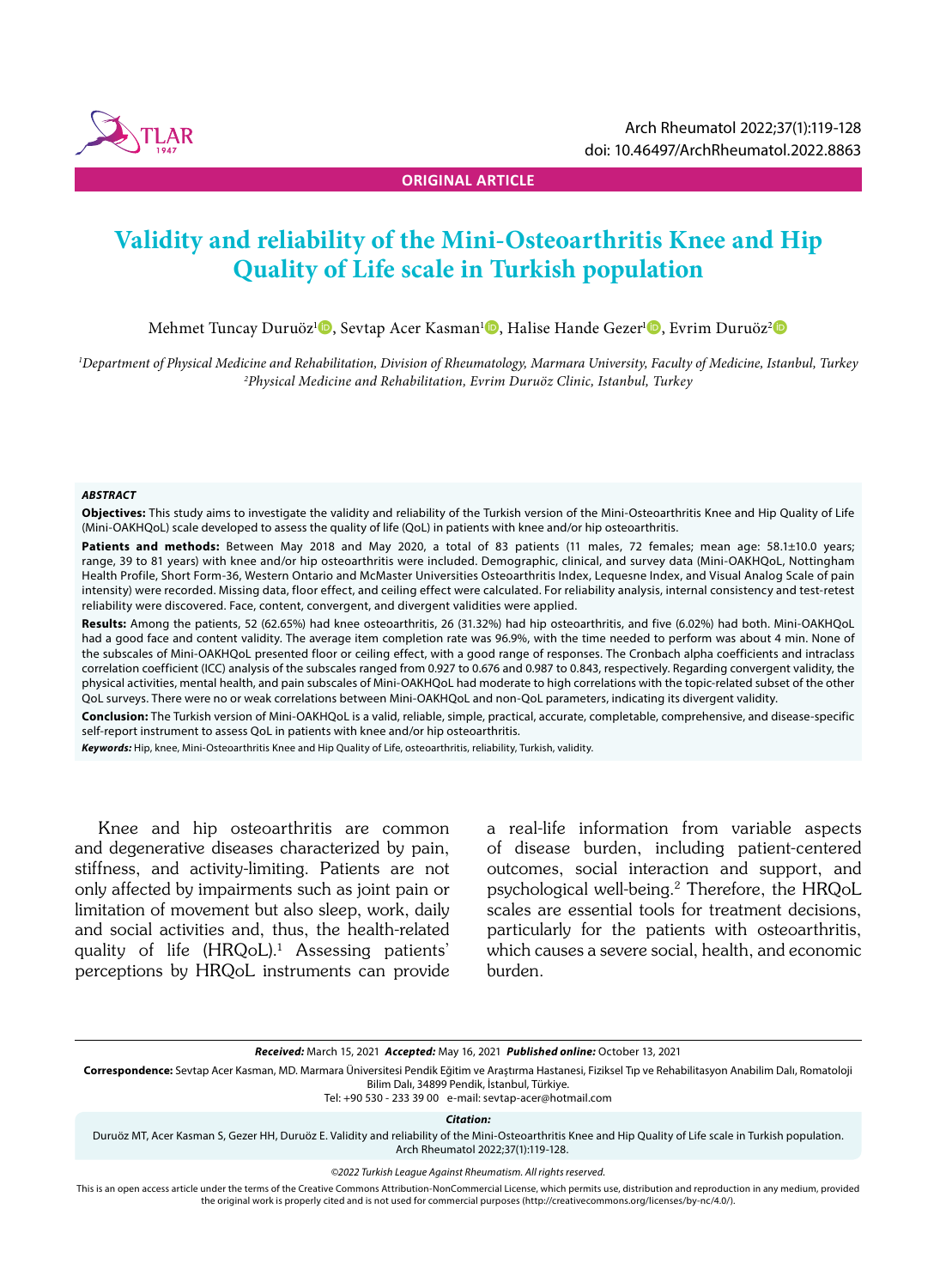There are some widely-used generic scales designed to measure the quality of life (QoL) over a broad spectrum of diseases.<sup>3-7</sup> However, those generic scales may not be sensitive enough to detect HRQoL specific to a particular illness of interest and carry the risk of being insensitive to changes over time or treatment.<sup>5,8</sup> Since osteoarthritis is a chronic and age-dependent disease, comorbidities are not rare. There may be many confounding factors contributing to the QoL, when the whole body is evaluated with a non-specific HRQoL instrument.9 Additionally, treatment modalities and approach should be different among the body sites of involvement. Thus, a site- and disease-specific QoL instrument can provide a more reliable approach. Moreover, there is a lack of an evaluation system concerning the social support dimension, which is a crucial component of HRQoL instruments.<sup>2</sup> As a result, a comprehensive, disease-specific, and site-specific instrument may improve the ability to clinically characterize HRQoL in patients with knee and/or hip osteoarthritis. It may provide a high capacity to assess changes of HRQoL over time in these patients.5

The 20-item Mini-Osteoarthritis Knee and Hip Quality of Life (Mini-OAKHQoL) scale was derived from the original OAKHQoL questionnaire, which was developed to assess HRQoL in patients with knee and/or hip osteoarthritis. Its good psychometric properties have recently been shown and validation studies have been done in several populations.<sup>10-12</sup> It is a short form and offers decreased patientrefilling time and data-entry time. In this study, we, therefore, aimed to investigate the validity and reliability of the Turkish version of Mini-OAKHQoL in patients with knee and/or hip osteoarthritis.

## PATIENTS AND METHODS

This observational study was conducted at Marmara University, Faculty of Medicine, Department of Physical Medicine and Rehabilitation, Division of Rheumatology between May 2018 and May 2020. A total of 83 patients (11 males, 72 females; mean age:  $58.1 \pm 10.0$ years; range, 39 to 81 years) with primary knee and/or hip osteoarthritis were included. Uni- or bilateral and symptomatic patients were included, regardless of sex. Diagnosis was confirmed by physical examination and X-ray imaging, according to the American College of Rheumatology (ACR) criteria.13,14 Exclusion criteria were as follows: inflammatory disease, cognitive deficit and psychiatric illness, knee or hip surgery within one year, and another disease of the lower limbs. A written informed consent was obtained from each patient. The study protocol was approved by the Marmara University, Faculty of Medicine Ethics Committee (No: 09.2017.493.). The study was conducted in accordance with the principles of the Declaration of Helsinki. The study was registered at ClinicalTrials.gov with the No. NCT04587232.

Patient characteristics, including body mass index (BMI), disease duration, marital status, occupational status, education status, Kellgren-Lawrence radiographic grade, and Visual Analog Scale of pain intensity (VASp) were recorded. All patients were informed by the investigator and given the survey below to fill out on their own.

#### Self-reported questionnaires

The Mini-OAKHQoL includes 20 items and assesses QoL over the last month in five dimensions: physical activities (7 items: I1-I5, I7, I11), mental health (3 items: I8, I17, I18), pain (3 items: I12, I13, I16), social support (2 items: I19, I20), social functioning (2 items: I14, I15); with three additional independent items addressing sexual life (I10), professional life (I6), and fear of being dependent (I9). $11,12$  The numerical rating scales in the items range from 0 (worst) to 10 (best). The scores are obtained by computing the means of the item scores in each subscale. The social support and social functioning subscales are questioned inverse, but scored similarly to the "0 (worst)-10 (best) concept. The last three items' score (independent items) becomes the corresponding score.

The Short Form-36 (SF-36) is one of the most commonly used generic QoL questionnaire and consists of eight subscales, with 36 items. The score ranges 0-100 and the high score indicates good health.15,16

The Nottingham Health Profile (NHP) is a general patient-reported outcome measure (PROM) that is used to measure health problems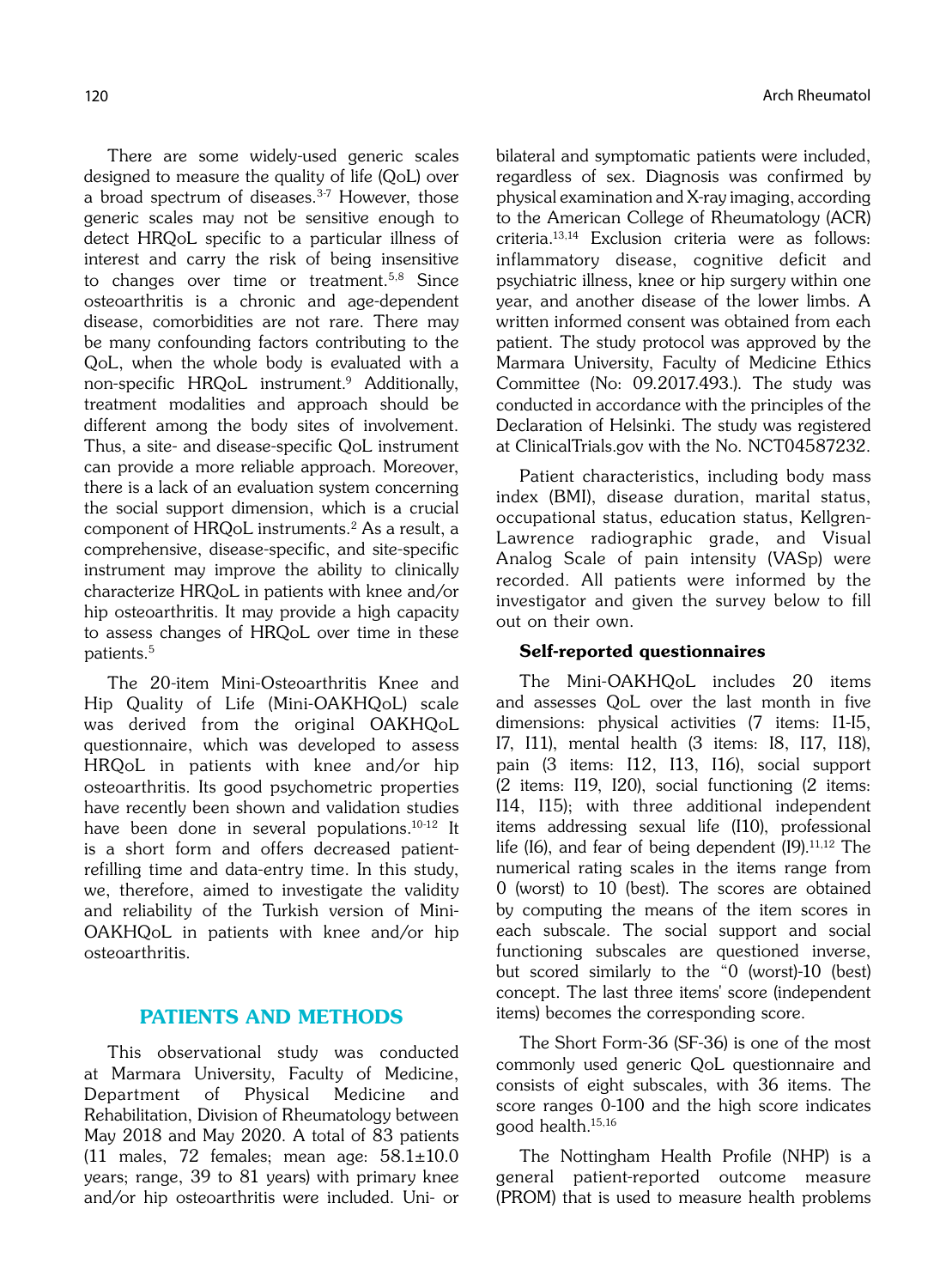perceived by the patient. It consists six sections, with 38 statements. Items have the Yes/No-type answers and each item has a specific weighted value. The sum of the items within each section ranges from 0 to 100, and the total score ranges from 0 to 600. The higher score indicates a worse QoL. It has good agreement with the QoL questionnaires such as SF-36.17,18

The Western Ontario and McMaster Universities Osteoarthritis Index (WOMAC) is a self-report, disease-specific, and Likert-type questionnaire assessing the symptomatic severity and disability with pain, stiffness, and physical function domains. Each subscale is summated to a maximum score of 20, 8, and 68, respectively, with the higher scores indicating the worst health status.19

The Lequesne Index is a 10-item questionnaire developed for assessing the severity of osteoarthritis. It consists of three sections: pain or discomfort, maximum distance walked, and function or activities of daily living. An overall score is obtained by adding the scores of each item, ranging from 0 to 24. Higher scores indicate a greater severity. $20,21$ 

#### Translation process

The original French Mini-OAKHQoL questionnaire was adapted into Turkish using translation, back translation, and cross-cultural adaptation process according to a widelyused guideline.<sup>22</sup> First, we obtained prior permission to validate the Turkish version from the corresponding author of the original Mini-OAKHQoL study. Then, an expert committee was composed of three health professionals, two language professionals, and two patients (they reviewed all the translations through the process). The original French version of the scale was independently translated into Turkish by two translators whose native language was Turkish, had a high level of French speech, and lived in France for a while. Translators were asked to report for each item about any ambiguity detected in the original items and changes made necessary due to usual requirements of adaptation to the Turkish. The patients in the expert committee were asked for each item if they felt it easy to answer and what they understood. After the synthesis phase of the two translations by the committee, it was

independently back-translated from Turkish to French by the translators whose native language was French and who had a high level of Turkish language proficiency. Finally, the committee reached a consensus for the pre-final version: All items of the back-translated form were agreed with the original ones. Thus, the Turkish version of Mini-OAKHQoL was prepared for the validation study.

## Content and face validities

The pre-final version of the scale was viewed by the authors (three rheumatologists and rehabilitation specialists, including one who had a high level of French language proficiency). Content validity was determined whether the items were relevant to the topic and QoL. Face validity was evaluated via cognitive debriefing interviews with 10 patients to assess whether the Turkish version was readable, understandable, and completable.

## **Reliability**

It was assessed by internal consistency using Cronbach alpha coefficients  $(\alpha)$  and test-retest reliability using intraclass correlation coefficients (ICCs).

Twenty-six patients were asked to refill Mini-OAKHQoL after two weeks from the initial assessment for test-retest reliability. For this purpose, they were re-invited to the hospital and not given any treatment up to the second visit.

## Item completion and response distribution

Data completion with the rates of item-level missing data was analyzed. A lower rate of missing data than 5% was considered acceptable. Response distribution was analyzed to find out a potential floor or ceiling effect. The frequency distributions of individual items were examined, and more than 15% of respondents having the lowest and highest possible response considered floor and ceiling effect, respectively.

## Construct validity

Convergent and divergent validity were analyzed to determine the construct properties of the scale. Convergent validity was approved to show the convergence between the Mini-OAKHQoL and other HRQoL instruments by correlating each other (NHP and SF-36). For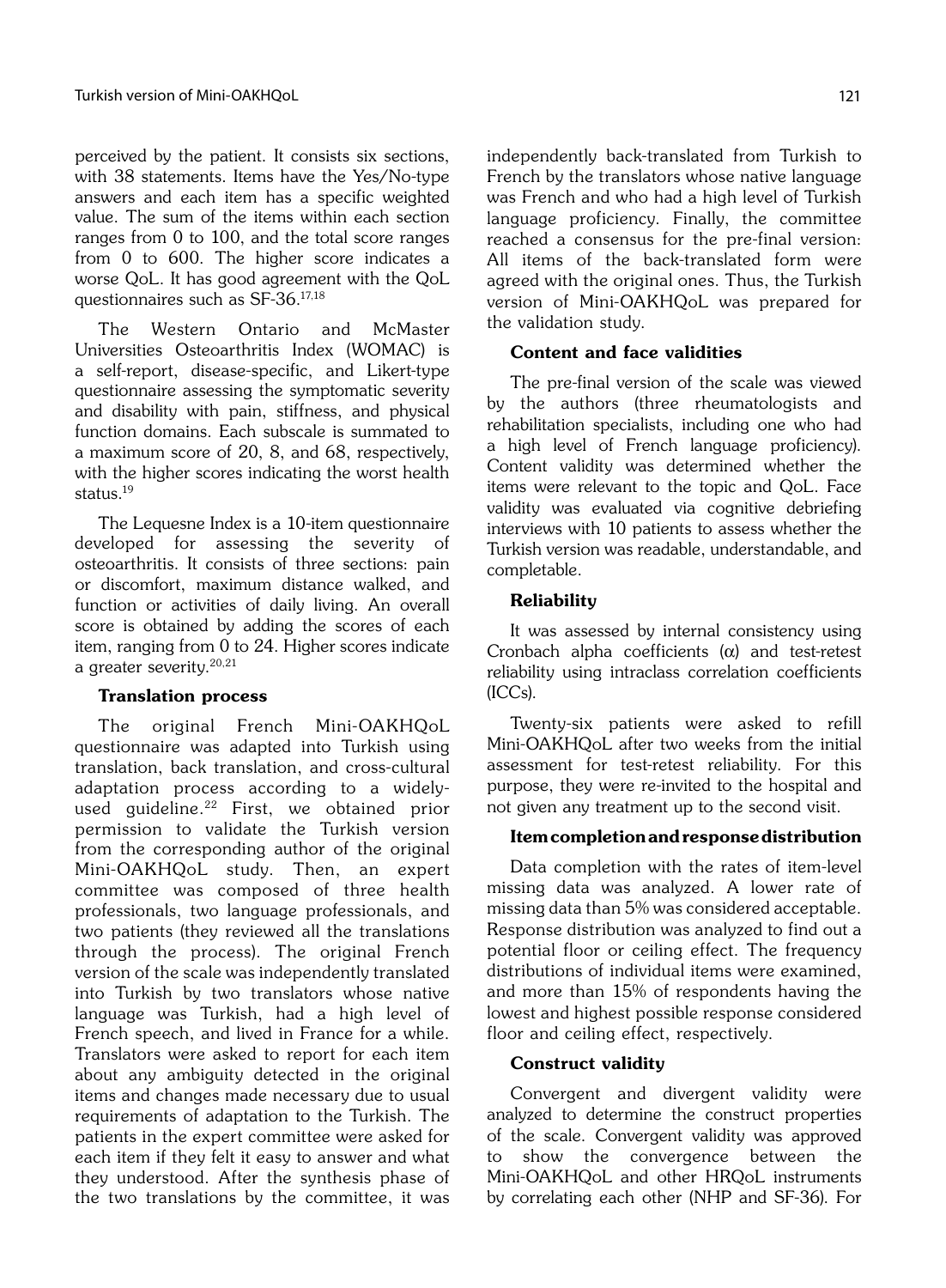divergent validity, Mini-OAKHQoL's capability to differentiate or discriminate between constructs that are theoretically different (such as age, BMI, and disease duration) were analyzed.

#### Statistical analysis

The minimum sample size required was calculated as 82 to achieve a correlation coefficient of at least 0.35 (moderate correlation border) for convergent validity. The sample size was also calculated for the test-retest analysis and 17 patients were required to achieve an ICC of at least 0.70 with a statistical significance for an alpha-value set at 0.05 and the power of at least 90%.23

Statistical analysis was performed using the IBM SPSS version 20.0 software (IBM Corp., Armonk, NY, USA). Descriptive data were expressed in mean ± standard deviation (SD), median (interquartile range [IQR]), or number and frequency. The frequency distributions of the items of Mini-OAKHQoL were examined. Cronbach alpha coefficients were calculated and an alpha value of  $>0.70$ was considered adequate. The ICCs were calculated and a value of >0.75 was considered good. Spearman correlation coefficient was used to assess convergent and divergent validity: correlation coefficient rho: >0.60 was considered strong, rho: 0.35-0.60 moderate,

|                                                                                                                                                                                           | $\frac{0}{0}$                   | $Mean \pm SD$ | Median                                                     | <b>IQR</b>                                                                           |
|-------------------------------------------------------------------------------------------------------------------------------------------------------------------------------------------|---------------------------------|---------------|------------------------------------------------------------|--------------------------------------------------------------------------------------|
| Disease duration (month)                                                                                                                                                                  |                                 |               | 36                                                         | 14-72                                                                                |
| Body mass index (kg/m <sup>2</sup> )                                                                                                                                                      |                                 |               | 30.57                                                      | 27.48-34.05                                                                          |
| Smoker rate                                                                                                                                                                               | 10.8                            |               |                                                            |                                                                                      |
| Educational status<br>Below primary school<br>Primary school<br>Middle school<br>High school<br>University                                                                                | 18.1<br>42.2<br>12<br>21.7<br>6 |               |                                                            |                                                                                      |
| Occupational status<br>Employed<br>Unemployed or retired                                                                                                                                  | 9.6<br>90.4                     |               |                                                            |                                                                                      |
| Marital status<br>Married                                                                                                                                                                 | 80.7                            |               |                                                            |                                                                                      |
| Pain intensity (VAS, range 0-100)                                                                                                                                                         |                                 |               | 50                                                         | 30-80                                                                                |
| Lequesne index                                                                                                                                                                            |                                 | $8.2 \pm 3.0$ |                                                            |                                                                                      |
| <b>WOMAC Osteoarthritis Index</b><br>Pain<br><b>Stiffness</b><br>Physical function                                                                                                        |                                 |               | 9<br>3<br>35                                               | $7-12$<br>$2 - 5$<br>20-42                                                           |
| NHP total<br>Physical mobility<br>Pain<br>Sleep<br>Emotional reactions<br>Social isolation<br>Energy level                                                                                |                                 |               | 260<br>41.86<br>59.05<br>34.94<br>21.17<br>$\Omega$<br>76  | 145-372<br>30.66-54.47<br>36-89.51<br>0-77.63<br>7.22-53.41<br>$0-42.14$<br>36.8-100 |
| Short Form-36<br>Physical functioning<br>Physical role strength<br>Emotional role strength<br>Vitality<br>Emotional well-being<br>Social functioning<br>Pain<br>General health perception |                                 |               | 40<br>$\overline{0}$<br>33.3<br>50<br>60<br>50<br>45<br>40 | 20-60<br>$0 - 50$<br>$0 - 66.7$<br>30-65<br>48-72<br>30.5-75<br>22.5-57.5<br>30-55   |

SD: Standard deviation; IQR: Interquartile range; VAS: Visual Analog Scale; WOMAC: The Western Ontario and McMaster Universities Osteoarthritis Index; NHP: Nottingham Health Profile.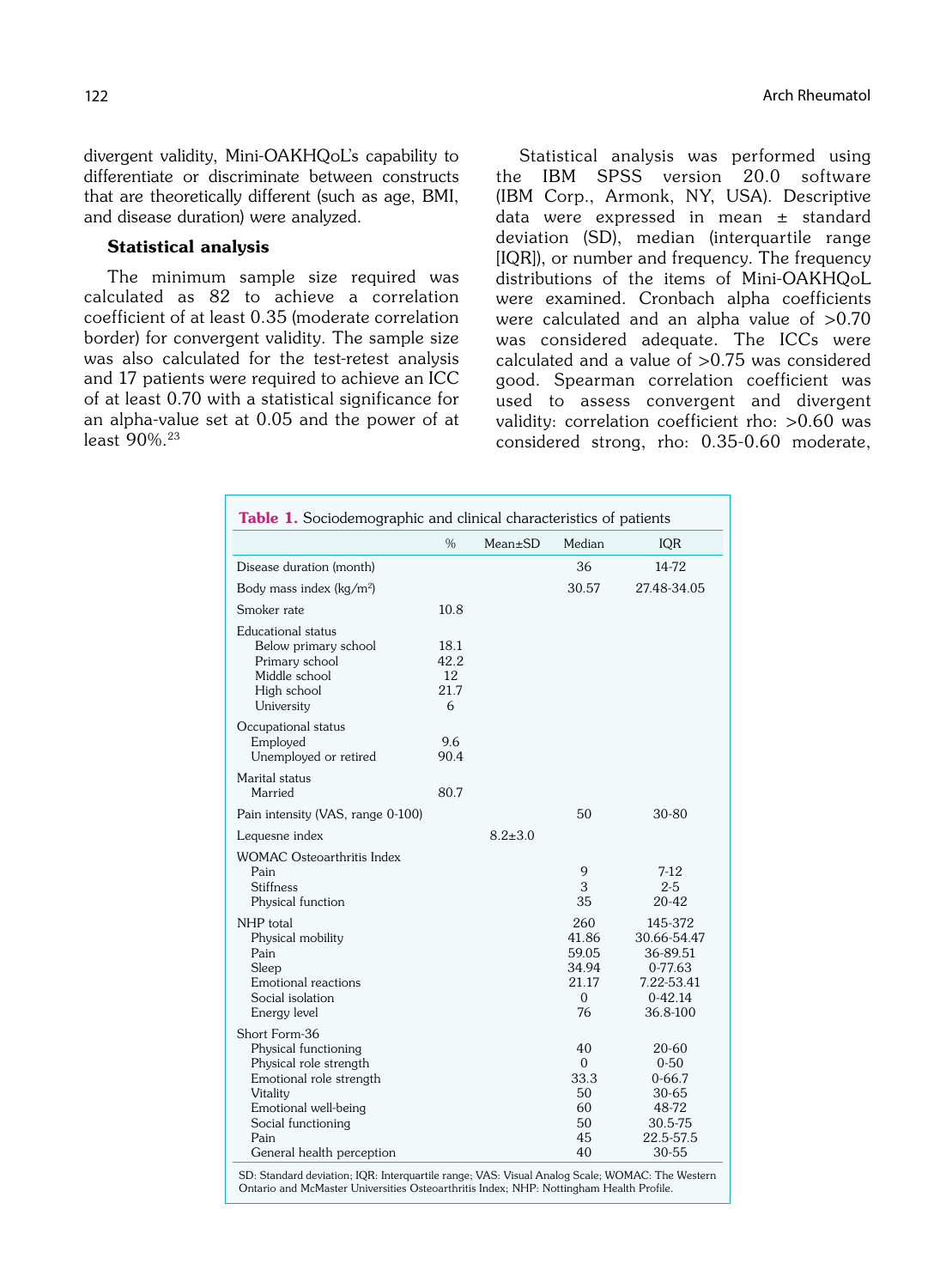and rho: <0.35 weak. A p value of  $< 0.05$  was considered statistically significant.

## RESULTS

The main site of the symptomatic osteoarthritis was the knee in 52 (62.65%), hip in 26 (31.32%), and both in five (6.02%) patients. The bilaterality ratio was 54.2%. Among 57 patients with knee osteoarthritis, 12 had Kellgren-Lawrence Grade I, 20 had Grade II, 21 had Grade III, and four had Grade IV disease. Among 31 patients with hip osteoarthritis, four had Grade I, 13 had Grade II, nine had Grade III, and five had Grade IV. Baseline demographic and clinical characteristics of the patients are shown in Table 1.

We viewed the pre-final Turkish version of Mini-OAKHQoL and considered that the scale had a good content validity. They interviewed 10 patients to learn about what the patient's thought was meant by each item. The patients confirmed that all items were readable and understandable. They confirmed that the scale was completable. Therefore, no further cultural adaptations were needed. Thus, face and

|                                                   | Missing data (n) | Floor effect (%) | Ceiling effect (%) |
|---------------------------------------------------|------------------|------------------|--------------------|
| Items                                             |                  |                  |                    |
| I1. Walking                                       | $\boldsymbol{0}$ | 4.8              | 10.8               |
| I2. Bending or straightening                      | 0                | 14.5             | 10.8               |
| 13. Climbing stairs                               | 0                | 14.5             | 2.4                |
| I4. Dressing                                      | 0                | 3.6              | 36.1               |
| 15. Getting in and out a car                      | $\mathbf{0}$     | 8.4              | 21.7               |
| 16. Hindered in professional activity             | 36               | 3.6              | 7.2                |
| 17. Take longer doing things                      | $\mathbf{0}$     | 7.2              | 16.9               |
| I8. Feel depressed because of pain                | 0                | 8.4              | 18.1               |
| 19. Been afraid of being dependent on others      | $\mathbf{0}$     | 14.5             | 26.5               |
| I10. Restricted sex life                          | 16               | 4.8              | 31.3               |
| I11. Staying for a long time in the same position | $\mathbf{0}$     | 8.4              | 20.5               |
| I12. Frequency of pain                            | $\Omega$         | 12               | 6                  |
| I13. Intensity of pain                            | 0                | 12               | 6                  |
| I14. Able to plan for the future                  | 0                | 15.7             | 7.2                |
| I15. Going out whenever would like                | 0                | 21.7             | 12                 |
| 116. Wake up at night because of pain             | 0                | 9.6              | 26.5               |
| I17. Wonder what is going to happen               | 0                | 7.2              | 27.7               |
| I18. Feel aggressive and irritable                | 0                | 1.2              | 38.6               |
| I19. Feel others understand arthritis problems    | 0                | 19.3             | 3.6                |
| I20. Feel support from people close to me         | 0                | 12               | 20.5               |
| Subscales                                         |                  |                  |                    |
| Physical activities                               | 0                | 1.2              | 2.4                |
| Mental health                                     | 0                | 1.2              | 12                 |
| Pain                                              | 0                | 8.4              | 2.4                |
| Social support                                    | 0                | 7.2              | 6                  |
| Social functioning                                | 0                | 6                | 8.4                |

Floor effect: Percentage of the lowest modality; Ceiling effect: Percentage of the highest modality; Floor or ceiling effect data are shown in bold.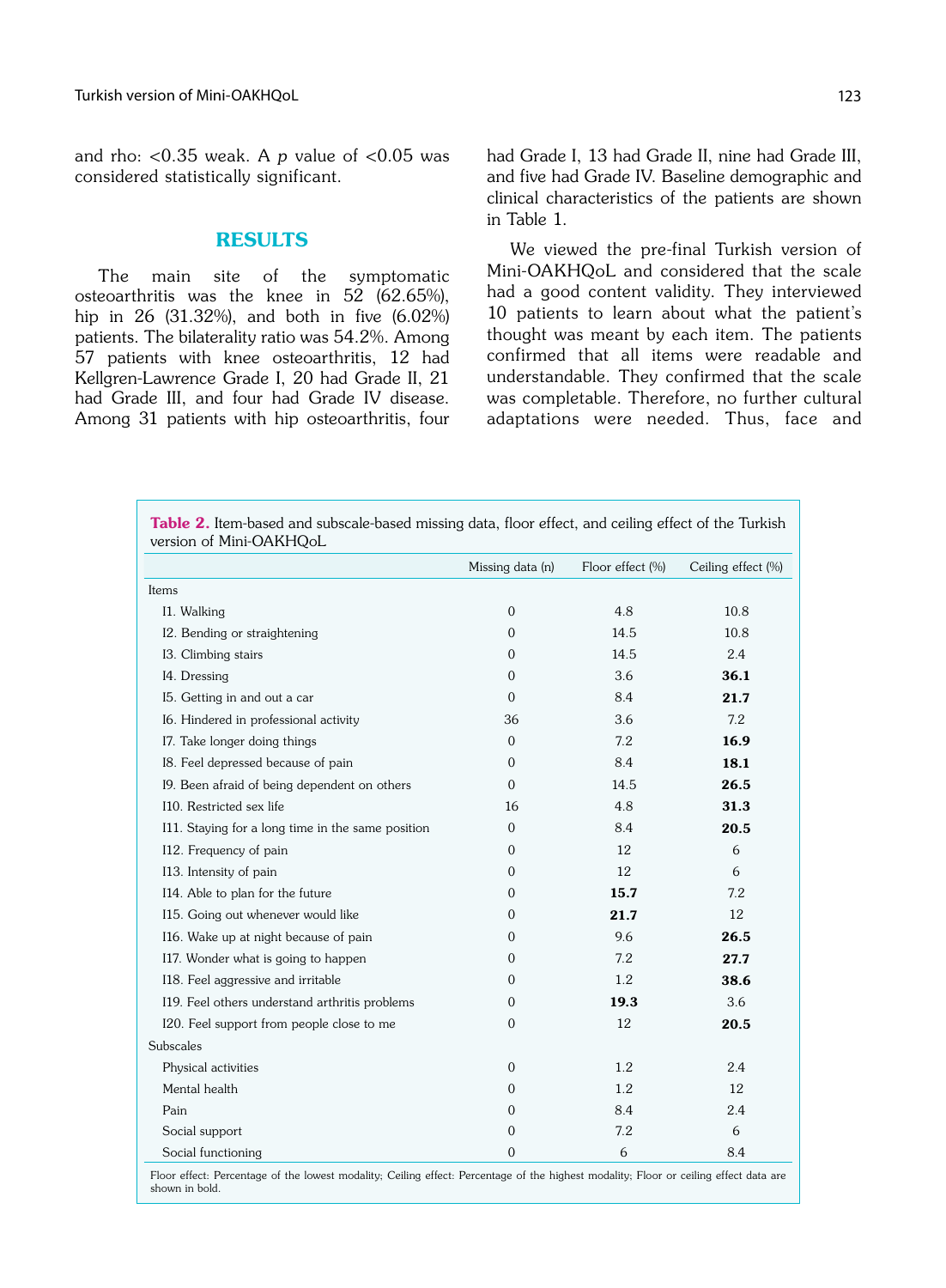| <b>Table 3.</b> Median scores, Cronbach alpha coefficients ( $\alpha$ ), and ICC for the Turkish version of the<br>Mini-OAKHQoL subscales                                                                                                                                              |         |             |         |             |       |            |                 |  |
|----------------------------------------------------------------------------------------------------------------------------------------------------------------------------------------------------------------------------------------------------------------------------------------|---------|-------------|---------|-------------|-------|------------|-----------------|--|
|                                                                                                                                                                                                                                                                                        | Median* | $IQR^*$     | Mediant | IQR+        | Alpha | <b>ICC</b> | 95% CI          |  |
| Physical activities                                                                                                                                                                                                                                                                    | 55.71   | 35.71-74.28 | 54.28   | 27.85-78.57 | 0.927 | 0.986      | $0.969 - 0.994$ |  |
| Mental health                                                                                                                                                                                                                                                                          | 70      | 43.33-86.67 | 65      | 40-86.66    | 0.780 | 0.987      | 0.971-0.994     |  |
| Pain                                                                                                                                                                                                                                                                                   | 46.66   | 26.66-73.33 | 43.33   | 19.65-64.99 | 0.882 | 0.978      | $0.952 - 0.990$ |  |
| Social support                                                                                                                                                                                                                                                                         | 55      | 20-70       | 50      | 10-66.25    | 0.755 | 0.843      | $0.655 - 0.929$ |  |
| Social functioning                                                                                                                                                                                                                                                                     | 50      | 25-70       | 47.5    | 23.75-70    | 0.676 | 0.962      | 0.915-0.983     |  |
| ICC: Intraclass correlation coefficients; Mini-OAKHQoL: Mini-Osteoarthritis Knee and Hip Quality of Life; IQR: Interguartile range, CI: Confidence<br>interval; * Baseline results of the patients ( $n=83$ ); † Post-two-weeks patient results for test-retest reliability ( $n=26$ ) |         |             |         |             |       |            |                 |  |

content validities of the scale were found to be appropriate and the original meaning of the items remained unaltered (Appendix).

The average time needed to perform the test was about 4 min. Two independent items had more than 5% of missing responses addressing sexual life and professional activity, with the rates of 43.3% and 19.2%, respectively. Others did not have any missing data. On average, the item completion rate was 96.9%. None of the subscales presented floor or ceiling effect, with a good range of responses (Table 2).

The internal consistency reliability was adequate for the physical activity, mental health, pain, and

|                                  | Physical activities | Mental health | Pain       | Social support | Social function |
|----------------------------------|---------------------|---------------|------------|----------------|-----------------|
| NHP Physical mobility            | $-0.71**$           | $-0.50**$     | $-0.60**$  | NC             | $-0.28*$        |
| NHP Pain                         | $-0.68**$           | $-0.67**$     | $-0.69**$  | NC             | $-0.23*$        |
| NHP Sleep                        | $-0.64**$           | $-0.53**$     | $-0.61**$  | NC             | NC              |
| NHP Emotional reactions          | $-0.53**$           | $-0.72**$     | $-0.49**$  | NC             | NC              |
| NHP Social isolation             | $-0.50**$           | $-0.60**$     | $-0.41**$  | NC             | NC              |
| NHP Energy level                 | $-0.56**$           | $-0.60**$     | $-0.49**$  | NC             | NC              |
| <b>NHP</b> Total                 | $-0.74**$           | $-0.74**$     | $-0.68**$  | NC             | NC              |
| SF-36 Physical functioning       | $0.61**$            | $0.39**$      | $0.59**$   | NC             | $0.30*$         |
| SF-36 Physical role limitations  | $0.53**$            | $0.45***$     | $0.43**$   | NC             | NC              |
| SF-36 Emotional role limitations | $0.49**$            | $0.42**$      | $0.34*$    | NC             | NC              |
| SF-36 Vitality                   | $0.51**$            | $0.62**$      | $0.44**$   | NC             | NC              |
| SF-36 Emotional well-being       | $0.22*$             | $0.45**$      | $0.24*$    | NC             | $0.22*$         |
| SF-36 Social functioning         | $0.54**$            | $0.52**$      | $0.48**$   | NC             | NC              |
| SF-36 Pain                       | $0.66**$            | $0.63**$      | $0.63**$   | NC             | NC              |
| SF-36 General health             | $0.47**$            | $0.46**$      | $0.47**$   | NC             | $0.31*$         |
| <b>WOMAC Function</b>            | $-0.71**$           | $-0.55***$    | $-0.62**$  | NC             | NC              |
| <b>WOMAC Pain</b>                | $-0.61**$           | $-0.46**$     | $-0.59**$  | NC             | NC              |
| <b>WOMAC Stiffness</b>           | $-0.52**$           | $-0.44**$     | $-0.42**$  | NC             | NC              |
| VAS-Pain                         | $-0.50**$           | $-0.38**$     | $-0.55***$ | NC             | $-0.24*$        |
| Lequesne                         | $-0.66**$           | $-0.53**$     | $-0.57**$  | NC             | NC              |
| Age                              | NC                  | NC            | NC         | NC             | NC              |
| Disease duration                 | NC                  | NC            | NC         | NC             | NC              |
| Number of comorbidities          | NC                  | NC            | NC         | NC             | NC              |

Mini-OAKHQoL: Mini-Osteoarthritis Knee and Hip Quality of Life; QoL: Quality of life; NHP: Nottingham Health Profile; NC: No significant correlation; SF-36: 36-Item Short Form Survey; WOMAC: Western Ontario and McMaster Universities Osteoarthritis Index; VAS: Visual Analog Scale; † Only the Spearman correlation coefficients are given at p<0.05; \* p: 0.0001-0.049; \*\*p<0.0001.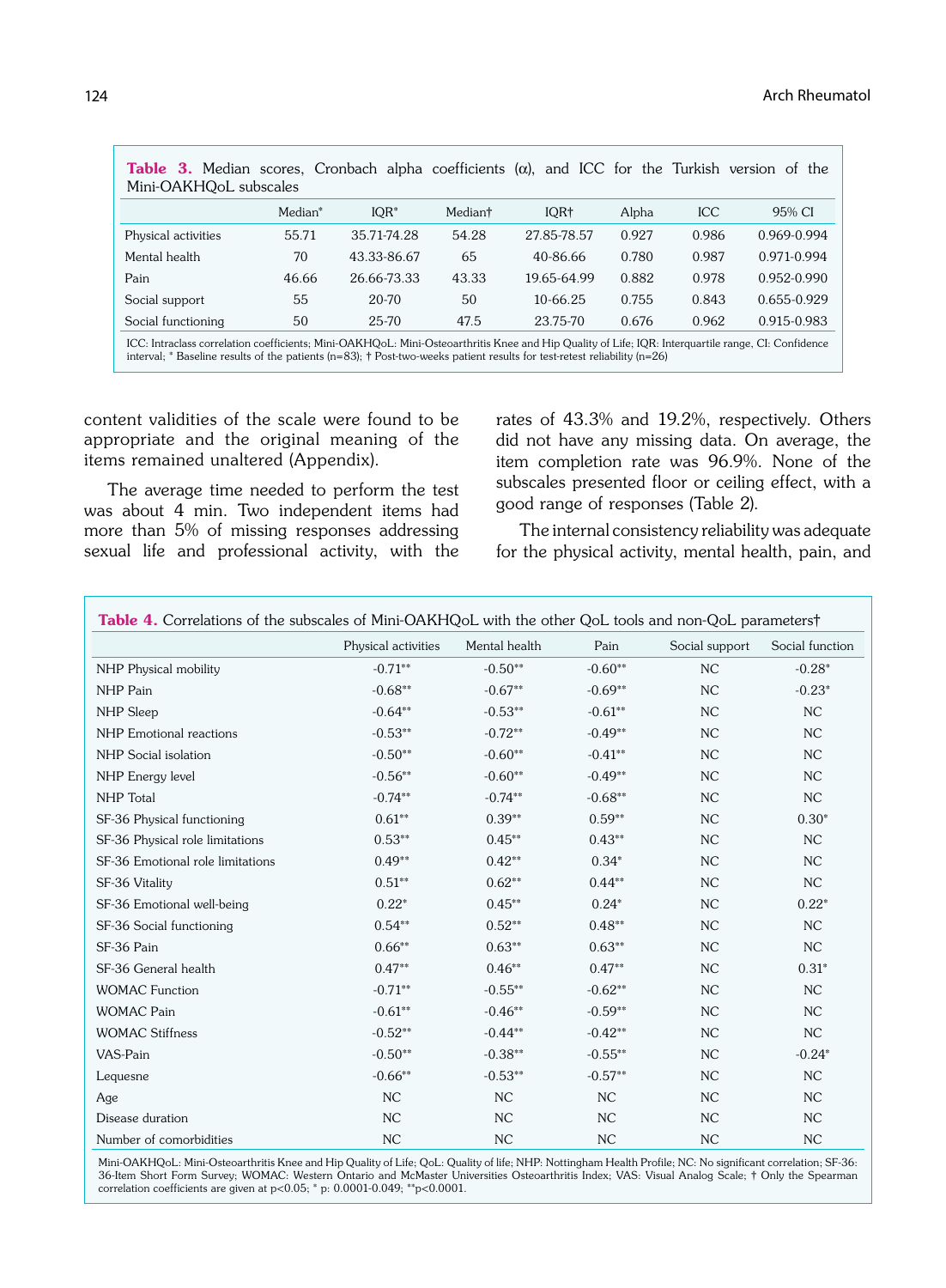social support dimensions, but was slightly <0.7 for the social functioning dimension. Test-retest reliability was excellent for all subscales (Table 3).

The correlation coefficients of the subscales of the Mini-OAKHQoL with the other parameters for convergent and divergent validity are presented in Table 4.

## **DISCUSSION**

The Mini-OAKHQoL is a multi-dimensional scale representing the overall impact of knee and hip osteoarthritis and treatment on QoL. It is important, as osteoarthritis may cause a more disproportional burden from concomitant diseases. Individuals with a musculoskeletal disease suffer from more health problems than those without.9 On the other hand, the International Classification of Functioning, Disability, and Health's (ICF) osteoarthritis core set involves many dimensions such as emotional functions, sleep functions, sensation of pain, intimate relationships, remunerative employment, community life, recreation and leisure, immediate family, and individual attitudes of immediate family members, as well as the restriction in physical activities.24 The major advantage of OAKHQoL is that it covers a significant number of ICF categories and captures specific aspects for patients with knee and/or hip osteoarthritis. This may be interpreted as the universality and comprehensiveness of the instrument.25

In addition to a significant number of dimensions of the ICF core set met, 24,25 the current study shows that content validity of Turkish version of Mini-OAKHQoL is satisfactory. The absence of any adverse comments from respondents suggests that the scale is acceptable in terms of face validity. A useful HRQoL questionnaire should evaluate the scope in rich content and express dimensions well; simultaneously, needs to have homogeneity. The Mini-OAKHQoL's richness and dimensionality were already proven structurally by factor analysis.10,11 Confirmatory factor analysis confirmed the five-factor model in Spanish patients with knee or hip osteoarthritis. In the current study, various slight floor and ceiling effects were found to be on the item-based investigation; however, floor and ceiling effects were not detected on the subscale-basis. While the homogeneity skewness of the responses in the items varies, homogeneity of the subscale supports the concordance and complementarity of the dimensions.

The current study demonstrates that Mini-OAKHQoL is feasible, with the low missing data rate and time-saving assessment. In the validation studies, high missing data rates are undesirable results that may generate sample size problems. It is controversial whether the length of the questionnaire influences the response rate or not, but the short ones seem to be advantageous.26,27 In addition, the time it took to fill them was short. It has already been known that shorter versions of questionnaires may decrease the time to perform. The average time required to complete the original OAKHQoL was found to be 10 to 15 min;<sup>9</sup> on the other hand, it was about 4 min to complete the Turkish version of Mini-OAKHQoL. Similarly, calculating scorings was shortened (about 2 min for Mini-OAKHQoL). These are important findings for the acceptance of the measurement instrument in clinical trials and patient care usage.

The Mini-OAKHQoL has an adequate internal reliability, indicating that the items of the subscales had an excellent correlation. It demonstrated excellent test-test reliability, indicating very low random measurement error for scale. As a similar reliability analysis has been demonstrated in various populations, we can conclude that the instrument is reliable and reproducible.10,11

The physical activities, mental health, and pain subscales had moderate to good correlations with the topic-related subsets of SF-36 and NHP, suggesting a good convergent validity. However, social functioning and social support subscales did not show similar performances. The strongest explanation, to the best of our knowledge, is that Mini-OAKHQoL includes a more comprehensive social questioning than the others. It assesses both social function and social support. Indeed, the social domains of other HRQoL scales are usually based on only social isolation.15,17,28 Another reason may be explained by the United States Food and Drug Administration Guidance for the use of PROMs which underlines that when the results using single general questions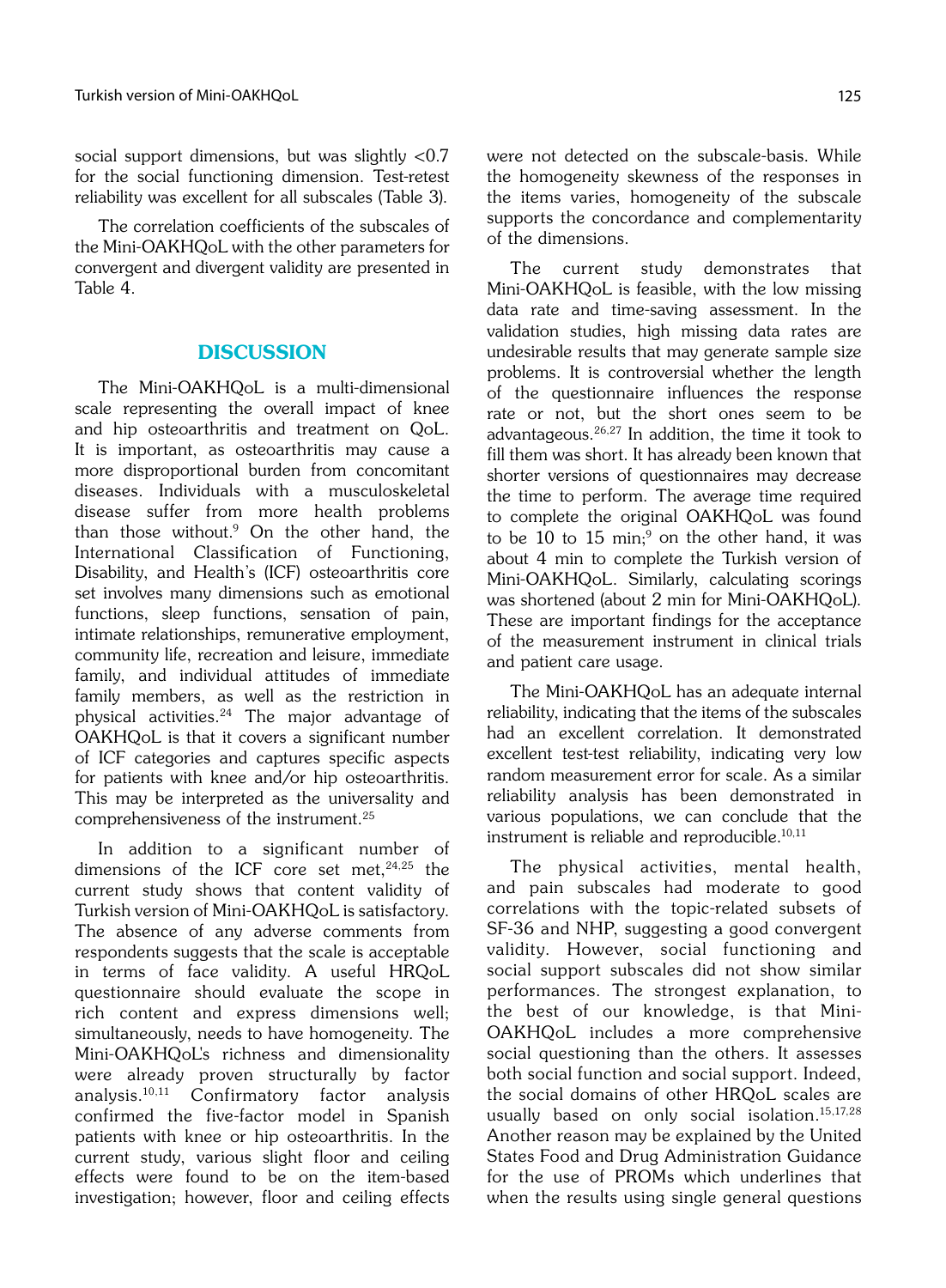do not correlate with those using a multiitem questionnaire, this may be evidence that the questionnaire is not capturing all the essential domains of the concept contained in the claim.29 The social domain of SF-36 may be an example of this theory. On the other hand, the social domains of Mini-OAKHQoL involve items indicating "getting out of the house", "planning long-term projects", and "social support". These differences regarding the contents and structure of the QoL tools explain why perfect correlations could not be found between the Mini-OAKHQoL and the others, particularly in social-related domains. However, the results should not be interpreted as inadequate validity of the scale, but it may set out the comprehensiveness and advantages of Mini-OAKHQoL. Additionally, the Spanish validation study and the original French development study support these differences concerning the convergent validity of the social functioning and social support subscales. $10,11$ 

The subscales of Mini-OAKHQoL did not correlate with some non-QoL parameters such as age, disease duration, or the number of comorbidities, and showed no moderate correlation with pain and WOMAC, supporting discriminative validity.

The main limitation of this study is that the investigators were unable to evaluate the sensitivity to change analysis. The fact that osteoarthritis can be treated with a personalized approach rather than a standard approach made it difficult during the study.30

In conclusion, the Turkish version of Mini-OAKHQoL has strong reliability and good validity. It is a short, practical, completable, and useful instrument to assess the QoL in patients with knee and/or hip osteoarthritis. Although it has a comprehensive content, it is quick to calculate scorings. It can be used for the Turkish population with knee and/or hip osteoarthritis to assess the impact of the disease on QoL from the patient's perspective.

#### Declaration of conflicting interests

The authors declared no conflicts of interest with respect to the authorship and/or publication of this article.

#### Funding

The authors received no financial support for the research and/or authorship of this article.

## REFERENCES

- 1. Salaffi F, Carotti M, Stancati A, Grassi W. Healthrelated quality of life in older adults with symptomatic hip and knee osteoarthritis: A comparison with matched healthy controls. Aging Clin Exp Res 2005;17:255-63.
- 2. Higginson IJ, Carr AJ. Measuring quality of life: Using quality of life measures in the clinical setting. BMJ 2001;322:1297-300.
- 3. Syddall HE, Martin HJ, Harwood RH, Cooper C, Aihie Sayer A. The SF-36: A simple, effective measure of mobility-disability for epidemiological studies. J Nutr Health Aging 2009;13:57-62.
- 4. Rabin R, de Charro F. EQ-5D: A measure of health status from the EuroQol Group. Ann Med 2001;33:337-43.
- 5. Beaudart C, Biver E, Bruyère O, Cooper C, Al-Daghri N, Reginster JY, et al. Quality of life assessment in musculo-skeletal health. Aging Clin Exp Res 2018;30:413-8.
- 6. Brazier JE, Harper R, Munro J, Walters SJ, Snaith ML. Generic and condition-specific outcome measures for people with osteoarthritis of the knee. Rheumatology (Oxford) 1999;38:870-7.
- 7. Ethgen O, Bruyère O, Richy F, Dardennes C, Reginster JY. Health-related quality of life in total hip and total knee arthroplasty. A qualitative and systematic review of the literature. J Bone Joint Surg [Am] 2004;86:963-74.
- 8. Angst F, Stucki G, Aeschlimann A. Quality of life assessment in osteoarthritis. Expert Rev Pharmacoecon Outcomes Res 2003;3:623-36.
- 9. Picavet HS, Hoeymans N. Health related quality of life in multiple musculoskeletal diseases: SF-36 and EQ-5D in the DMC3 study. Ann Rheum Dis 2004;63:723-9.
- 10. Gonzalez Sáenz de Tejada M, Bilbao A, Herrera C, García L, Sarasqueta C, Escobar A. Validation of the Mini-OAKHQOL for use in patients with osteoarthritis in Spain. Clin Rheumatol 2017;36:1855-64.
- 11. Guillemin F, Rat AC, Goetz C, Spitz E, Pouchot J, Coste J. The Mini-OAKHQOL for knee and hip osteoarthritis quality of life was obtained following recent shortening guidelines. J Clin Epidemiol 2016;69:70-8.
- 12. Guillemin F, Rat AC, Goetz C, Spitz E, Pouchot J, Coste J. Corrigendum to "The Mini-OAKHQOL for knee and hip osteoarthritis quality of life was obtained following recent shortening guidelines" [J Clin Epidemiol 2016;69:70-78]. J Clin Epidemiol 2017;89:240-1.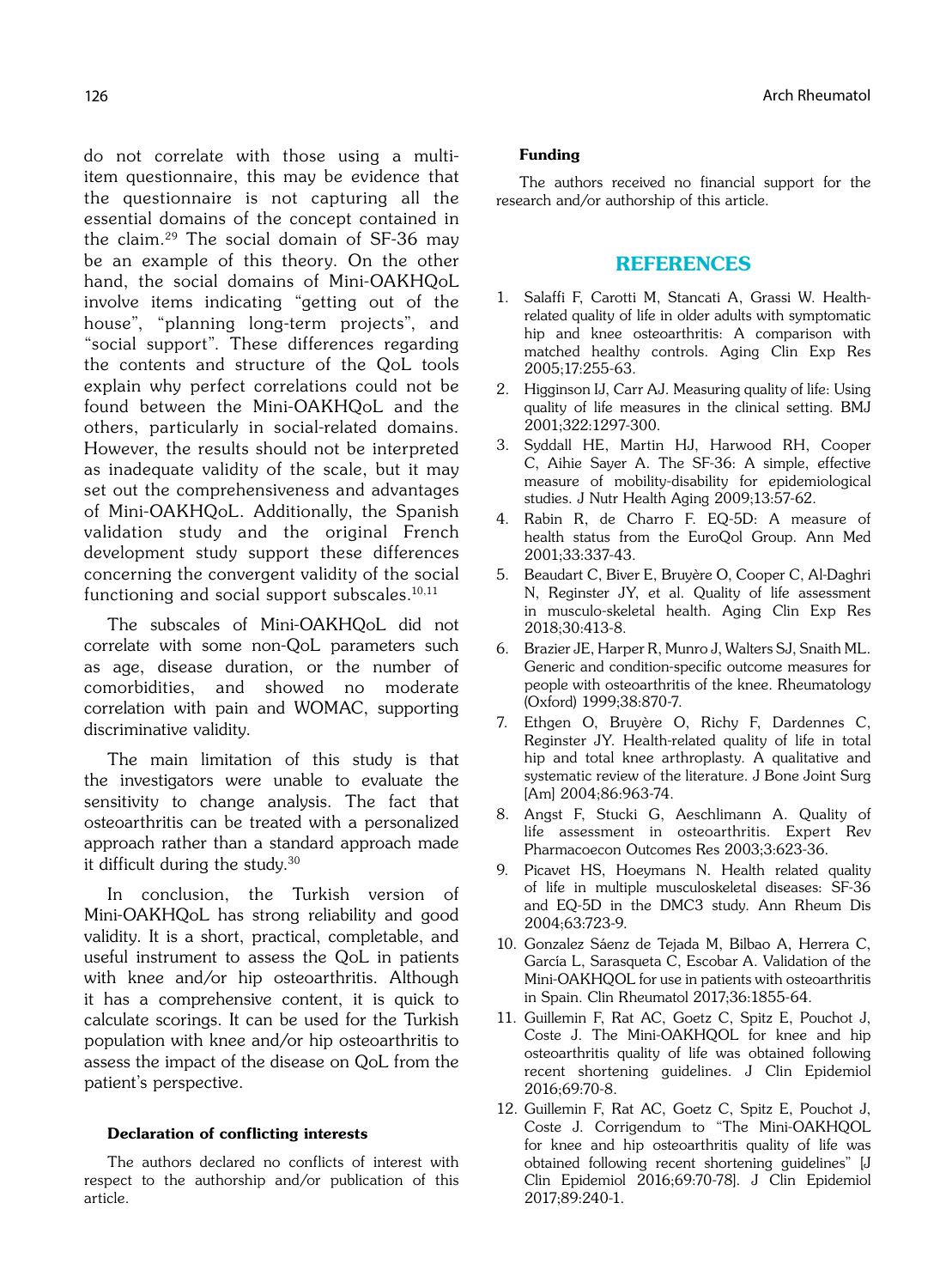- 13. Altman R, Asch E, Bloch D, Bole G, Borenstein D, Brandt K, et al. Development of criteria for the classification and reporting of osteoarthritis. Classification of osteoarthritis of the knee. Diagnostic and Therapeutic Criteria Committee of the American Rheumatism Association. Arthritis Rheum 1986;29:1039-49.
- 14. Altman R, Alarcón G, Appelrouth D, Bloch D, Borenstein D, Brandt K, et al. The American College of Rheumatology criteria for the classification and reporting of osteoarthritis of the hip. Arthritis Rheum 1991;34:505-14.
- 15. Ware JE Jr, Sherbourne CD. The MOS 36-item shortform health survey (SF-36). I. Conceptual framework and item selection. Med Care 1992;30:473-83.
- 16. Demiral Y, Ergor G, Unal B, Semin S, Akvardar Y, Kivircik B, et al. Normative data and discriminative properties of short form 36 (SF-36) in Turkish urban population. BMC Public Health 2006;6:247.
- 17. Hunt SM, McKenna SP, McEwen J, Williams J, Papp E. The Nottingham Health Profile: Subjective health status and medical consultations. Soc Sci Med A 1981;15:221-9.
- 18. Kücükdeveci AA, McKenna SP, Kutlay S, Gürsel Y, Whalley D, Arasil T. The development and psychometric assessment of the Turkish version of the Nottingham Health Profile. Int J Rehabil Res 2000;23:31-8.
- 19. Tüzün EH, Eker L, Aytar A, Daşkapan A, Bayramoğlu M. Acceptability, reliability, validity and responsiveness of the Turkish version of WOMAC osteoarthritis index. Osteoarthritis Cartilage 2005;13:28-33.
- 20. Lequesne M. Indices of severity and disease activity for osteoarthritis. Semin Arthritis Rheum 1991;20(6 Suppl 2):48-54.
- 21. Basaran S, Guzel R, Seydaoglu G, Guler-Uysal F. Validity, reliability, and comparison of the WOMAC osteoarthritis index and Lequesne algofunctional index in Turkish patients with hip or knee osteoarthritis. Clin Rheumatol 2010;29:749-56.
- 22. Beaton DE, Bombardier C, Guillemin F, Ferraz MB. Guidelines for the process of cross-cultural

adaptation of self-report measures. Spine (Phila Pa 1976) 2000;25:3186-91.

- 23. Hulley SB, Cummings SR, Browner WS, Grady DG, Newman TB, editors. Designing clinical research. Philadelphia: Lippincott Williams & Wilkins; 2013.
- 24. Dreinhöfer K, Stucki G, Ewert T, Huber E, Ebenbichler G, Gutenbrunner C, et al. ICF Core Sets for osteoarthritis. J Rehabil Med 2004;(44 Suppl):75-80.
- 25. Rat AC, Guillemin F, Pouchot J. Mapping the osteoarthritis knee and hip quality of life (OAKHQOL) instrument to the international classification of functioning, disability and health and comparison to five health status instruments used in osteoarthritis. Rheumatology (Oxford) 2008;47:1719-25.
- 26. Robb KA, Gatting L, Wardle J. What impact do questionnaire length and monetary incentives have on mailed health psychology survey response? Br J Health Psychol 2017;22:671-85.
- 27. Iglesias C, Torgerson D. Does length of questionnaire matter? A randomised trial of response rates to a mailed questionnaire. J Health Serv Res Policy 2000;5:219-21.
- 28. Ravens-Sieberer U, Wille N, Badia X, Bonsel G, Burström K, Cavrini G, et al. Feasibility, reliability, and validity of the EQ-5D-Y: Results from a multinational study. Qual Life Res 2010;19:887-97.
- 29. U.S. Department of Health and Human Services FDA Center for Drug Evaluation and Research; U.S. Department of Health and Human Services FDA Center for Biologics Evaluation and Research; U.S. Department of Health and Human Services FDA Center for Devices and Radiological Health. Guidance for industry: Patient-reported outcome measures: Use in medical product development to support labeling claims: Draft guidance. Health Qual Life Outcomes 2006;4:79.
- 30. Tuncer T, Çay HF, Kaçar C, Altan L, Atik OŞ, Aydin AT, et al. Evidence-based recommendations for the management of knee osteoarthritis: A consensus report of the Turkish league against rheumatism. Turk J Rheumatol 2012;27:1-17.